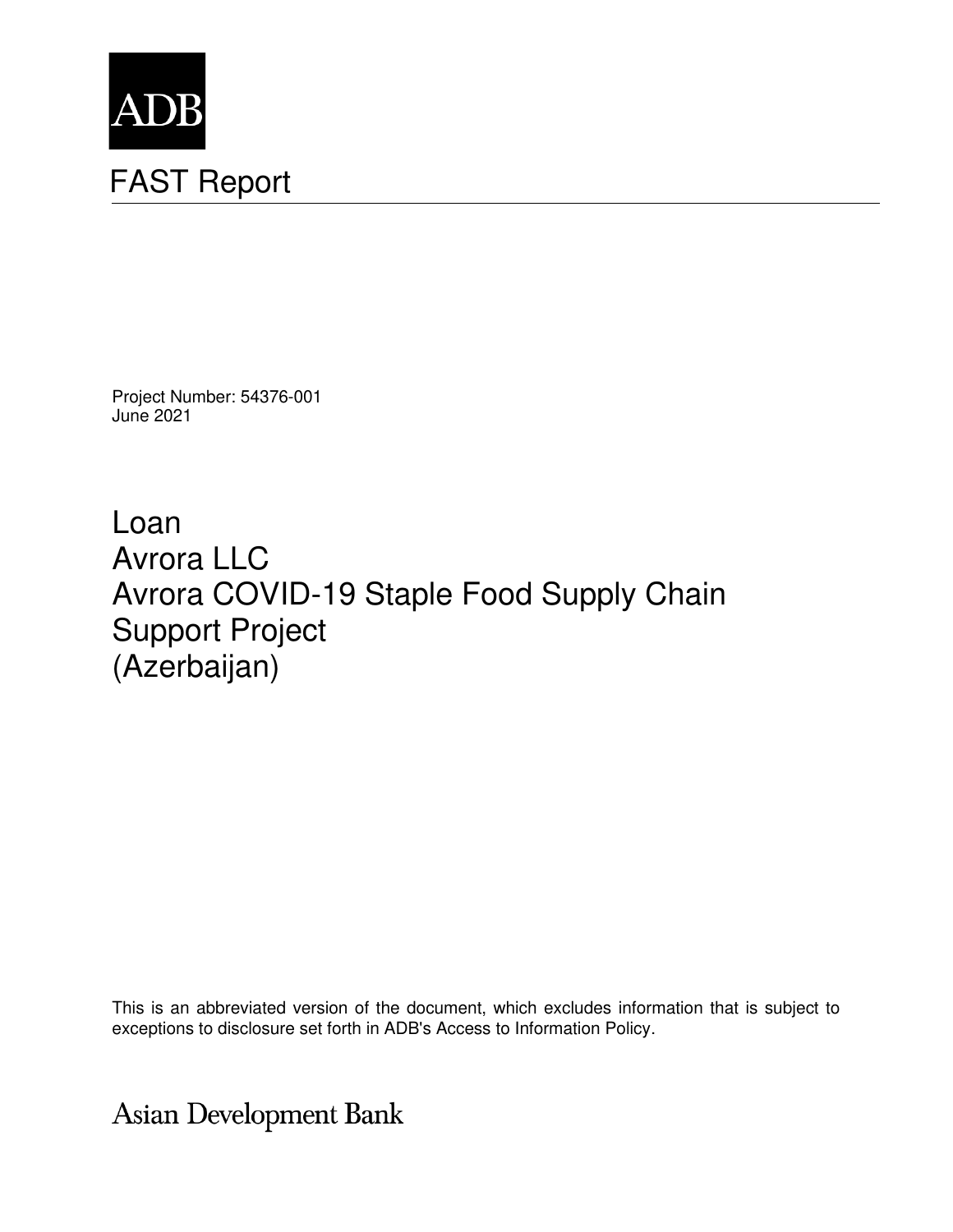### **CURRENCY EQUIVALENTS**

(as of 2 June 2021)

Currency unit – Azerbaijan manat (AZN) AZN1.00 = \$0.59<br>\$1.00 = AZN1.7  $$1.00 =$ 

### **ABBREVIATIONS**

| ADB         | - Asian Development Bank                             |
|-------------|------------------------------------------------------|
| Avrora      | - Avrora LLC                                         |
| COVID-19    | - coronavirus disease                                |
| E&S         | - environmental and social                           |
| <b>EBRD</b> | - European Bank for Reconstruction and Development   |
| <b>FAST</b> | - Faster Approach to Small Nonsovereign Transactions |
| TA          | - technical assistance                               |

#### **NOTES**

- (i) The fiscal year (FY) of Avrora LLC ends on 31 December. "FY" before a calendar year denotes the year in which the fiscal year ends, e.g., FY2018 ends on 31 December 2018.
- (ii) In this report, "\$" refers to United States dollars.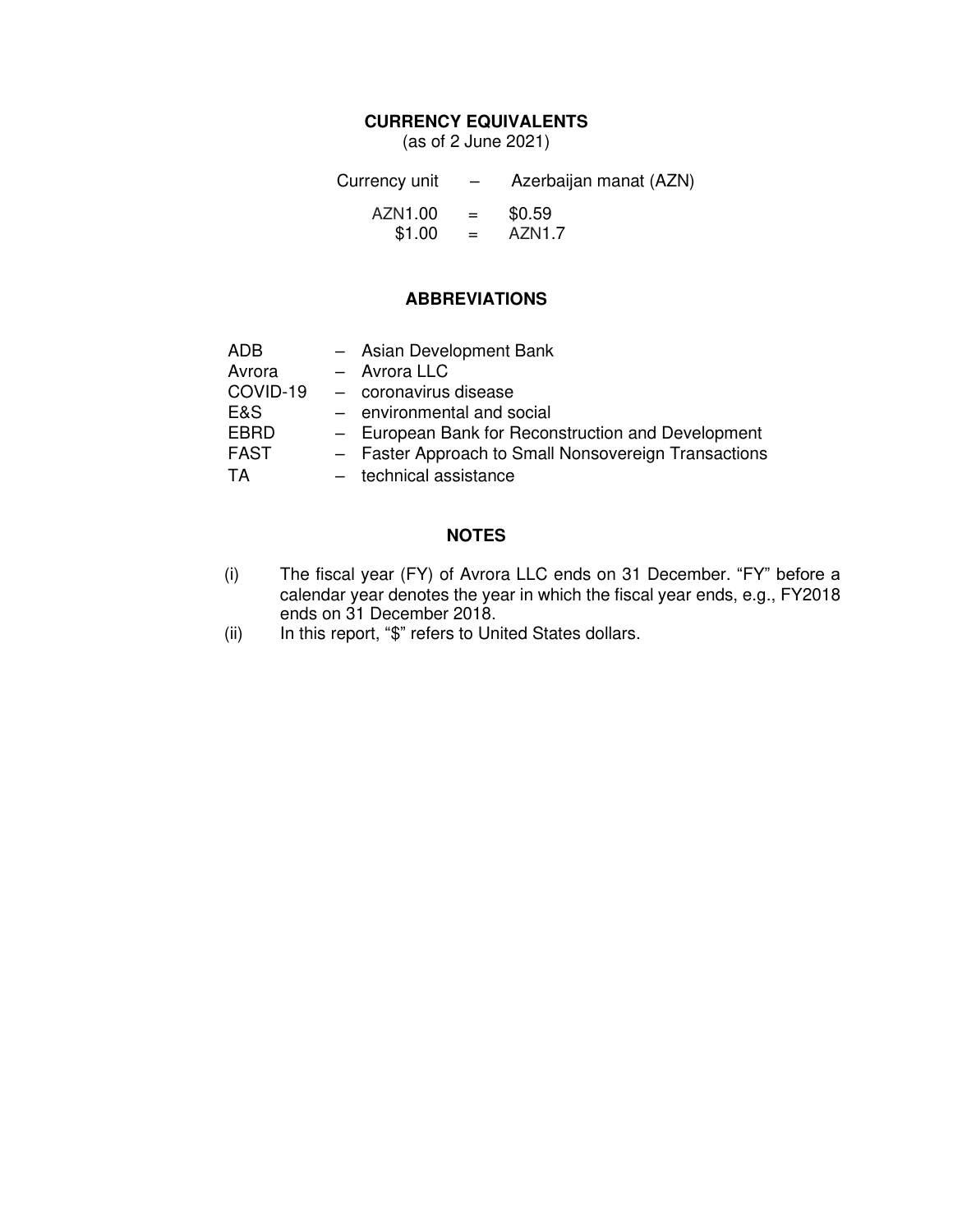| <b>Vice-President</b><br><b>Director General</b><br><b>Deputy Director</b><br>General | Ashok Lavasa, Private Sector Operations and Public–Private Partnerships<br>Suzanne Gaboury, Private Sector Operations Department (PSOD)<br>Christopher Thieme, PSOD                                                                                                                                                                                                                                                                                                                                                                                                                                                                                                                                                                                                                                                                                                                                                                                                                                                                                                                                                                                                                                                                         |
|---------------------------------------------------------------------------------------|---------------------------------------------------------------------------------------------------------------------------------------------------------------------------------------------------------------------------------------------------------------------------------------------------------------------------------------------------------------------------------------------------------------------------------------------------------------------------------------------------------------------------------------------------------------------------------------------------------------------------------------------------------------------------------------------------------------------------------------------------------------------------------------------------------------------------------------------------------------------------------------------------------------------------------------------------------------------------------------------------------------------------------------------------------------------------------------------------------------------------------------------------------------------------------------------------------------------------------------------|
| <b>Team leader</b>                                                                    | Noorullah, Investment Specialist, Office of the Director General (OPSD),<br><b>PSOD</b>                                                                                                                                                                                                                                                                                                                                                                                                                                                                                                                                                                                                                                                                                                                                                                                                                                                                                                                                                                                                                                                                                                                                                     |
| <b>Project advisor</b><br><b>Team members</b>                                         | Martin Lemoine, Principal Investment Specialist, OPSD, PSOD<br>Genevieve Abel, Principal Transaction Support Specialist (Integrity),<br>Private Sector Transaction Support Division (PSTS), PSOD<br>Christian Abeleda, Associate Project Analyst, PSTS, PSOD<br>Anne Valko Celestino, Social Development (Gender and Development)<br>Specialist, PSTS, PSOD<br>Ka Seen Gabrielle Chan, Safeguards Specialist, PSTS, PSOD<br>Lenina Tanya C. Cruz, Senior Investment Officer, Office of the Director<br>General-Risk Analytics Unit (OPSD-RAU), PSOD<br>Edwin David, Senior Investment Officer, OPSD, PSOD<br>Precious Luisa A. Enrile, Associate Investment Officer, OPSD-RAU, PSOD<br>Sheila Estacion, Senior Operations Assistant, OPSD, PSOD<br>Laurence Vannut Genee, Senior Safeguards Specialist, PSTS, PSOD<br>Donnah Ethel Gianan, Social Development Officer, PSTS, PSOD<br>Sabina Jafarova, Project Officer, Azerbaijan Resident Mission (AZRM),<br>Central and West Asia Department (CWRD)<br>Morenike Johnson, Counsel, Office of the General Counsel<br>Manfred Kiefer, Senior Economist, PSTS, PSOD<br>Rhea Reburiano-Javier, Social Development Officer, PSTS, PSOD<br>Sanan Shabanov, Senior Investment Officer, AZRM, CWRD |
|                                                                                       | David Urbaneja-Furelos, Investment Specialist, Infrastructure Finance<br>Division 1, PSOD                                                                                                                                                                                                                                                                                                                                                                                                                                                                                                                                                                                                                                                                                                                                                                                                                                                                                                                                                                                                                                                                                                                                                   |

In preparing any country program or strategy, financing any project, or by making any designation of or reference to a particular territory or geographic area in this document, the Asian Development Bank does not intend to make any judgments as to the legal or other status of any territory or area.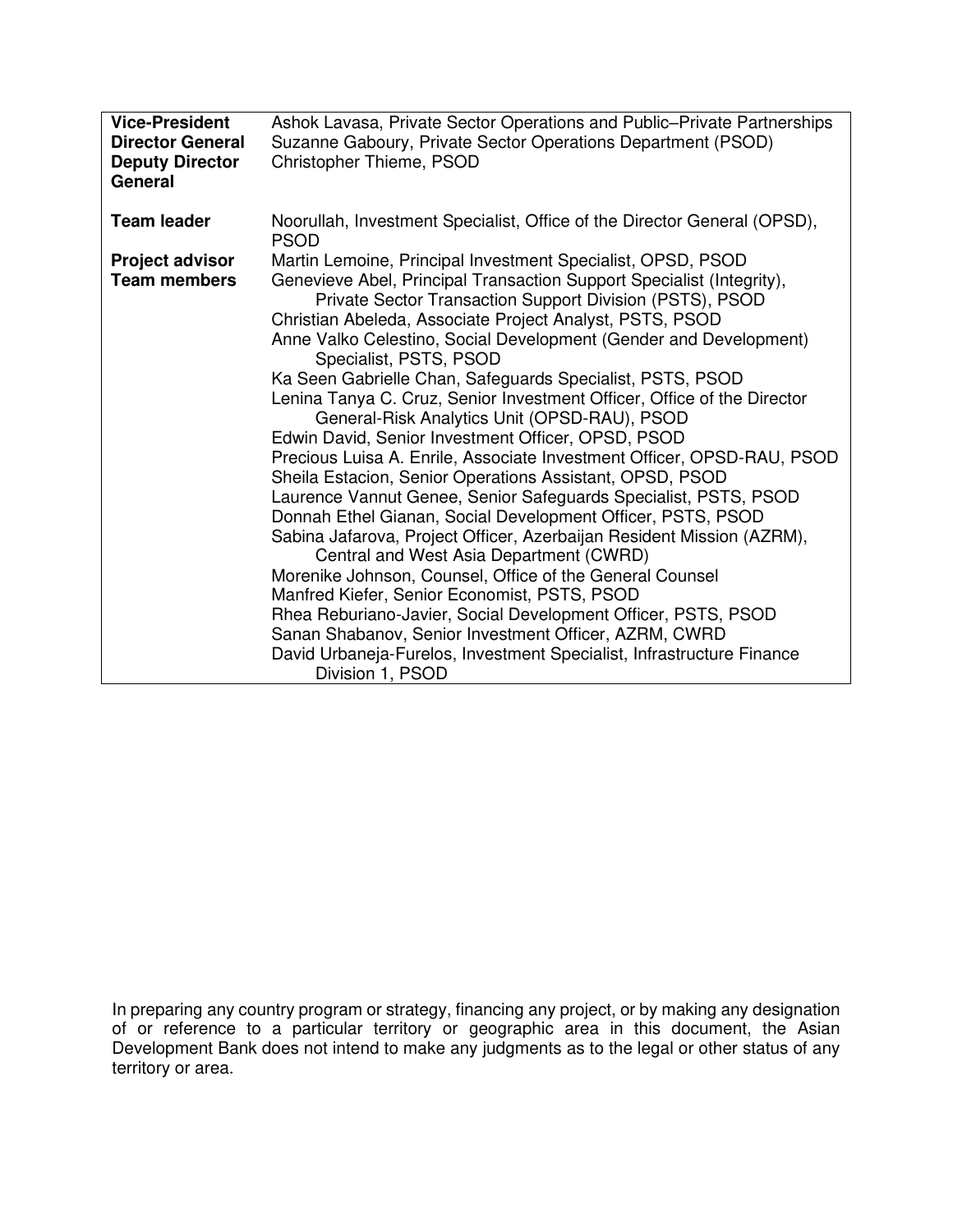# **CONTENTS**

# **Page**

|     | PROJECT AT A GLANCE                                                                                                                                                                                                                                                                                                                  |                                                             |  |
|-----|--------------------------------------------------------------------------------------------------------------------------------------------------------------------------------------------------------------------------------------------------------------------------------------------------------------------------------------|-------------------------------------------------------------|--|
| I.  | <b>INTRODUCTION</b>                                                                                                                                                                                                                                                                                                                  |                                                             |  |
| Ш.  | THE PROJECT                                                                                                                                                                                                                                                                                                                          |                                                             |  |
|     | А.<br>Project Identification and Description<br><b>B.</b><br>Development Impact, Outcome, and Outputs<br>C.<br>Alignment with ADB Strategy and Operations<br>Project Cost and Financing Plan<br>D.<br>Е.<br><b>Implementation Arrangements</b><br>F.<br>Projected Financial and Economic Performance<br>G.<br><b>Unique Features</b> | 1<br>4<br>4<br>5<br>5<br>$6\phantom{1}6$<br>$6\phantom{1}6$ |  |
| Ш.  | THE ADB ASSISTANCE                                                                                                                                                                                                                                                                                                                   | 6                                                           |  |
|     | А.<br>The Assistance<br>Β.<br>Value Added by ADB Assistance<br>C.<br><b>Risks</b>                                                                                                                                                                                                                                                    | 6<br>$\,6$<br>$\overline{7}$                                |  |
| IV. | POLICY COMPLIANCE                                                                                                                                                                                                                                                                                                                    | $\overline{7}$                                              |  |
|     | Safeguards and Social Dimensions<br>А.<br><b>B.</b><br><b>Anticorruption Policy</b><br>C.<br><b>Investment Limitations</b><br>D.<br>Assurances                                                                                                                                                                                       | 7<br>$\bf 8$<br>8<br>8                                      |  |
| V.  | THE PRESIDENT'S DECISION                                                                                                                                                                                                                                                                                                             | 8                                                           |  |
|     | <b>APPENDIXES</b>                                                                                                                                                                                                                                                                                                                    |                                                             |  |
| 1.  | Design and Monitoring Framework                                                                                                                                                                                                                                                                                                      | 9                                                           |  |
| 2.  | <b>List of Linked Documents</b>                                                                                                                                                                                                                                                                                                      | 11                                                          |  |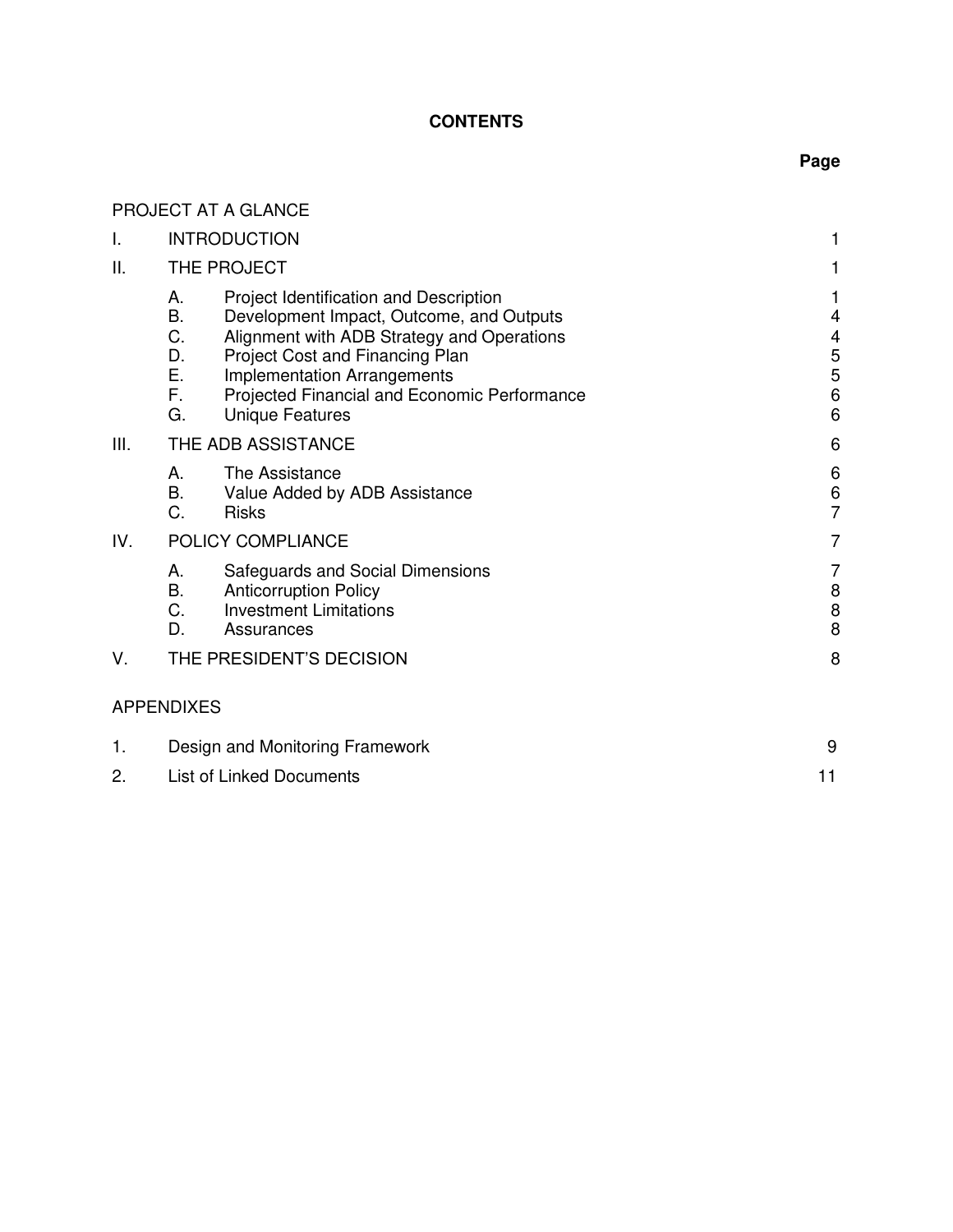# **PROJECT AT A GLANCE**

|   | <b>Basic Data</b>                                      |                                                                        |                                                                                |              | Project Number: 54376-001         |       |
|---|--------------------------------------------------------|------------------------------------------------------------------------|--------------------------------------------------------------------------------|--------------|-----------------------------------|-------|
|   | <b>Project Name</b>                                    | Avrora COVID-19 Staple Food                                            | <b>Department/Division</b>                                                     | PSOD/OPSD    |                                   |       |
|   |                                                        | Supply Chain Support Project                                           |                                                                                |              |                                   |       |
|   | Country                                                | Azerbaijan                                                             |                                                                                |              |                                   |       |
|   | <b>Borrower</b>                                        | Avrora LLC                                                             |                                                                                |              |                                   |       |
|   |                                                        |                                                                        |                                                                                |              |                                   |       |
|   | <b>Portfolio at a Glance</b>                           | https://www.adb.org/Documents/                                         |                                                                                |              |                                   |       |
|   |                                                        | LinkedDocs/?id=54376-001-Port                                          |                                                                                |              |                                   |       |
|   |                                                        | <b>AtaGlance</b>                                                       |                                                                                |              |                                   |       |
|   |                                                        |                                                                        |                                                                                |              |                                   |       |
|   | 2. Sector<br>Agriculture, natural                      | Subsector(s)<br>Agro-industry, marketing, and trade                    |                                                                                |              | <b>ADB Financing (\$ million)</b> | 5.90  |
| ℐ |                                                        |                                                                        |                                                                                |              |                                   |       |
|   | resources and rural<br>development                     |                                                                        |                                                                                |              |                                   |       |
|   |                                                        |                                                                        |                                                                                | <b>Total</b> |                                   |       |
|   |                                                        |                                                                        |                                                                                |              |                                   | 5.90  |
|   |                                                        |                                                                        |                                                                                |              |                                   |       |
|   | 3. Operational Priorities                              |                                                                        | <b>Climate Change Information</b>                                              |              |                                   |       |
|   | Addressing remaining poverty and reducing inequalities |                                                                        | GHG reductions (tons per annum)                                                |              |                                   | 0.000 |
|   | Accelerating progress in gender equality               |                                                                        | Climate Change impact on the Project                                           |              |                                   | Low   |
|   | Promoting rural development and food security          |                                                                        | <b>ADB Financing</b>                                                           |              |                                   |       |
|   | Fostering regional cooperation and integration         |                                                                        |                                                                                |              |                                   |       |
|   |                                                        |                                                                        | Adaptation (\$ million)                                                        |              |                                   | 0.00  |
|   |                                                        |                                                                        | Mitigation (\$ million)                                                        |              |                                   | 0.00  |
|   |                                                        |                                                                        |                                                                                |              |                                   |       |
|   |                                                        |                                                                        | Cofinancing                                                                    |              |                                   |       |
|   |                                                        |                                                                        | Adaptation (\$ million)                                                        |              |                                   | 0.00  |
|   |                                                        |                                                                        | Mitigation (\$ million)                                                        |              |                                   | 0.00  |
|   |                                                        |                                                                        |                                                                                |              |                                   |       |
|   | <b>Sustainable Development Goals</b><br>SDG 2.c        |                                                                        | <b>Gender Equity and Mainstreaming</b><br>Effective gender mainstreaming (EGM) |              |                                   |       |
|   | SDG 5.c                                                |                                                                        |                                                                                |              |                                   | ℐ     |
|   | <b>SDG 8.5</b>                                         |                                                                        | <b>Poverty Targeting</b>                                                       |              |                                   |       |
|   | SDG 17.11                                              |                                                                        | General Intervention on Poverty                                                |              |                                   | ∕     |
|   |                                                        |                                                                        |                                                                                |              |                                   |       |
|   | 4. Nonsovereign Operation Risk Rating                  |                                                                        |                                                                                |              |                                   |       |
|   | <b>Obligor Name</b>                                    |                                                                        | <b>Obligor Risk Rating</b>                                                     |              | <b>Facility Risk Rating</b>       |       |
|   | <b>Avrora LLC</b>                                      |                                                                        |                                                                                |              |                                   |       |
|   | 5. Safeguard Categorization                            | <b>Environment: C</b>                                                  | <b>Involuntary Resettlement: C</b>                                             |              | Indigenous Peoples: C             |       |
|   | 6. Financing                                           |                                                                        |                                                                                |              |                                   |       |
|   | <b>Modality and Sources</b>                            |                                                                        |                                                                                |              | Amount (\$ million)               |       |
|   | <b>ADB</b>                                             |                                                                        |                                                                                |              | 5.90                              |       |
|   |                                                        | Nonsovereign Fixed Interest Rate Loan (Regular Loan): Ordinary capital |                                                                                |              | 5.90                              |       |
|   | resources                                              |                                                                        |                                                                                |              |                                   |       |
|   | Cofinancing                                            |                                                                        |                                                                                |              | 14.70                             |       |
|   | Others                                                 |                                                                        |                                                                                |              | 14.70                             |       |
|   | Others <sup>a</sup>                                    |                                                                        |                                                                                |              | 8.40                              |       |
|   | <b>Total</b>                                           |                                                                        |                                                                                |              | 29.00                             |       |
|   |                                                        |                                                                        |                                                                                |              |                                   |       |
|   |                                                        | Currency of ADB Financing: US Dollar, Azerbaijanian Manat              |                                                                                |              |                                   |       |
|   |                                                        |                                                                        |                                                                                |              |                                   |       |

<sup>a</sup> Derived by deducting ADB financing and Cofinancing from Total Project Cost.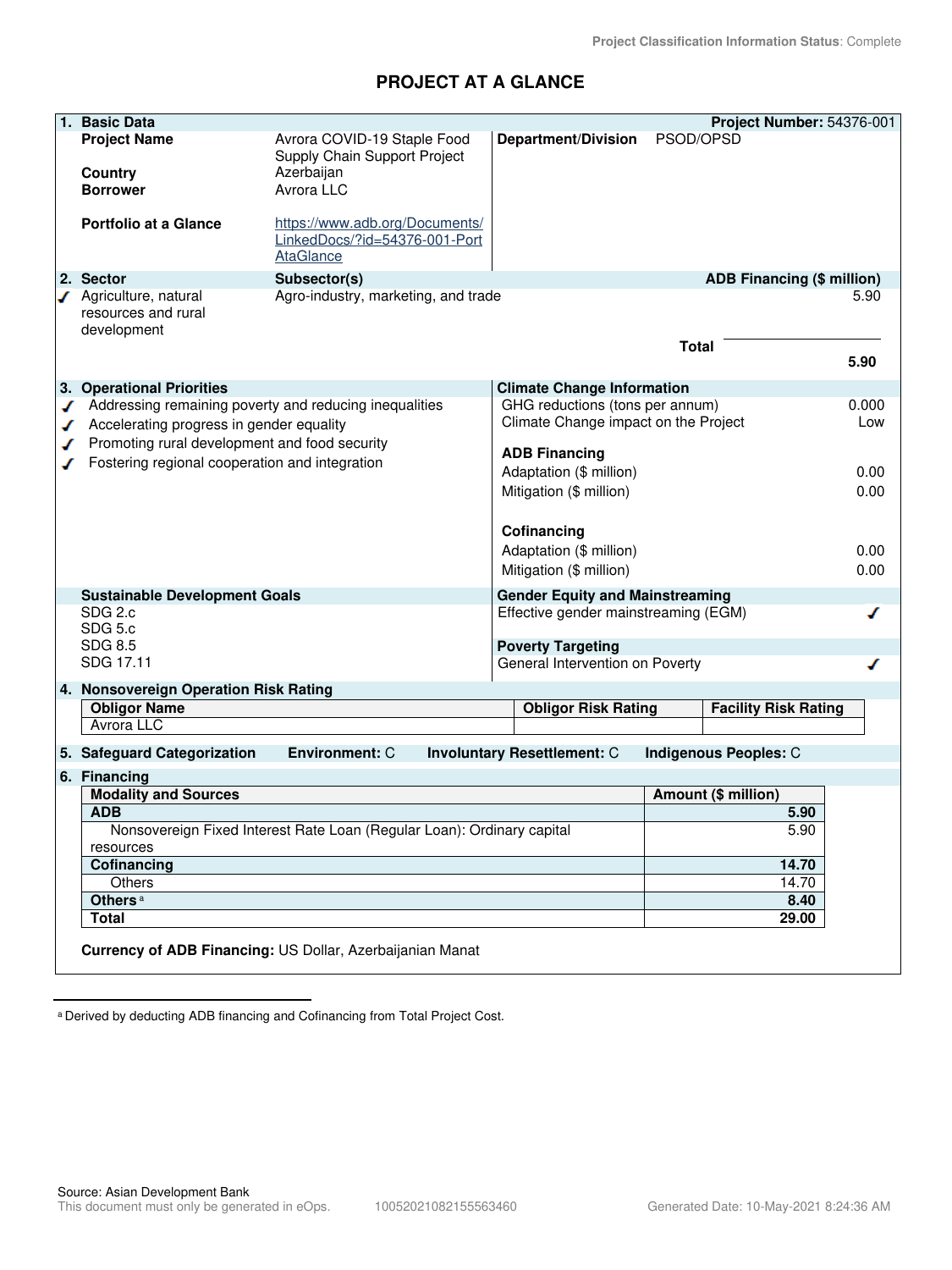# **I. INTRODUCTION**

1. This is an eligible transaction under the Faster Approach to Small Nonsovereign Transactions (FAST) framework.<sup>1</sup> The transaction involves a loan of up to \$5,900,000 (or manat equivalent) to Avrora LLC for the Avrora COVID-19 Staple Food Supply Chain Support Project in Azerbaijan.

2. The proceeds of the loan will be used to provide liquidity to Avrora to support its growth and the livelihoods of more than 2,600 employees, 1,500 farmers and farm workers, and more than 12,000 retailers (mostly families running rural shops) during the coronavirus disease (COVID-19) crisis. The project will support the production and distribution of essential, safe, and affordable wheat and dairy products to more than 2 million people in Azerbaijan. The Asian Development Bank (ADB) will help strengthen Avrora's corporate governance under an agreed action plan. The project will also support greater gender inclusion in the workforce.

# **II. THE PROJECT**

## **A. Project Identification and Description**

## **1. Project Identification**

3. **COVID-19 impact on food production and distribution in Azerbaijan.** The COVID-19 pandemic coupled with the dramatic fall in oil prices have had a significant impact on the gross domestic product of Azerbaijan ( $-4.3\%$  in 2020).<sup>2</sup> In 2020, restrictions on the movement of people and goods, and containment measures such as factory closures, led to sharp reductions in food manufacturing and hindered distribution. In January 2021, Azerbaijan re-implemented control measures and movement restrictions, which will continue until at least June 2021. With emergence of new COVID-19 variants, schools have been closed since 5 April 2021 in affected districts.<sup>3</sup> If COVID-19 restrictions continue, food production and distribution may be compromised because of raw material supply uncertainties, resulting in longer-lasting and deeper impacts on food availability, affordability and overall food security. Additionally, the effects of the restrictions fall disproportionately on the most vulnerable communities, including those in rural areas.<sup>4</sup> Rural retailers have been affected by reduced demand as their customers have lost incomes and jobs as a result of the pandemic. Consequently, retailers have had to increase credit sales and needed longer financing to support inventories. Farmers and farm workers have also been affected due to volatile functioning of commodity markets and uncertain off-take. Large food companies like Avrora are centrally positioned to support weaker supply chain partners to sustain operations and prevent further business disruption.

4. **Food security in Azerbaijan**. Food accounts for 18% of Azerbaijan's imports, higher than other South Caucasus countries and twice the average in most of Europe.<sup>5</sup> As a result, Azerbaijan has been vulnerable to external shocks: food prices increased by 30.0% in 2008, 19.0% in 2016,

<sup>1</sup> Asian Development Bank (ADB). 2015. *Faster Approach to Small Nonsovereign Transactions*. Manila.

<sup>2</sup> ADB. 2020. *Asian Development Outlook 2020 Update (September 2020)*. Manila; and World Bank. *[Azerbaijan](https://pubdocs.worldbank.org/en/758841613395935918/AZE-MEU-February-2021.pdf)  [Monthly Economic Update](https://pubdocs.worldbank.org/en/758841613395935918/AZE-MEU-February-2021.pdf) – February 2021*.

<sup>3</sup> Embassy of the United States in Azerbaijan. 2021. *[COVID-19 Information for Azerbaijan](https://az.usembassy.gov/covid-19-information-for-azerbaijan/)*. Updated 6 April 2021.

<sup>4</sup> Food and Agriculture Organization of the United Nations. 2020. *COVID-19 and Rural Poverty: Supporting and Protecting the Rural Poor in Times of Pandemic*. Rome.

<sup>5</sup> MIT. 2019. *[Observatory of Economic Complexity](https://oec.world/en/visualize/tree_map/hs92/export/aze/all/show/2018/)*; World Bank. 2020. *[World Development Indicators](https://data.worldbank.org/country/azerbaijan)*; and Index Mundi. 2020. *[Wheat Imports by Country](https://www.indexmundi.com/agriculture/?commodity=wheat&graph=imports)* and *[Wheat Production by Country](https://www.indexmundi.com/agriculture/?commodity=wheat&graph=production)*.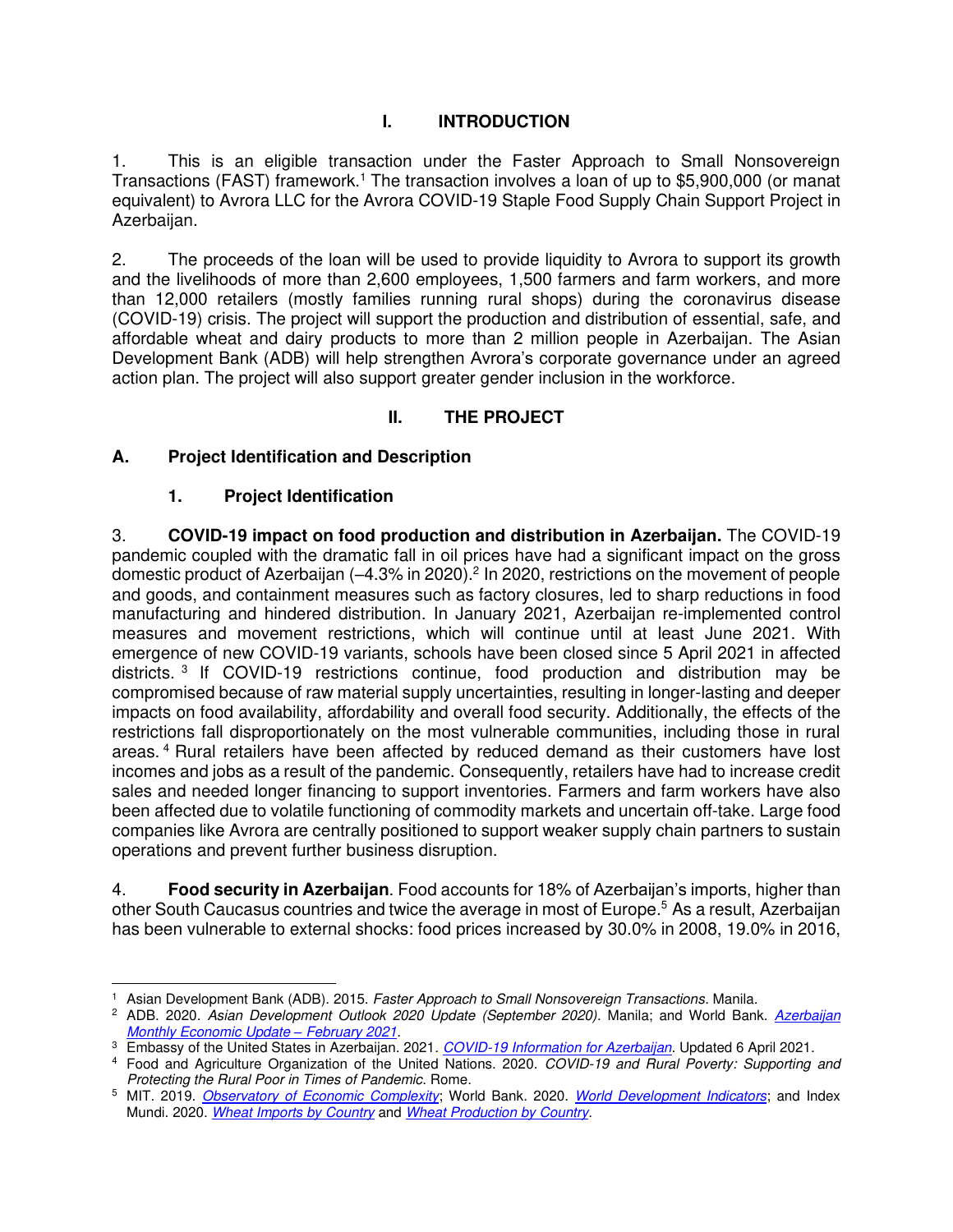and 4.9% in March 2021 (year-over-year).<sup>6</sup> In May–June 2020, the Russian Federation banned wheat exports, strongly affecting Azerbaijan as the Russian Federation accounts for 90% of wheat imports.<sup>7</sup> The ban was subsequently followed by an export quota and higher export tariffs, which are expected to be in place until at least June 2021.<sup>8</sup> During this period, domestic wheat processors had to diversify their procurement, while at the same time consumption of wheat products (e.g., bread, biscuits, and pasta) and dairy products increased as a result of the COVID-19 crisis. In 2021, while the initial impact of COVID-19-related disruptions have tapered, the business environment continues to be marred by significant uncertainties across the supply chain, including raw material shortages, risk aversion of suppliers demanding faster payments, congestion on borders extending lead times and transport costs, and COVID-19 operating procedures at production facilities, all leading to increased costs of doing business and higher working capital requirements.

5. **Diversification from oil and gas reliance**. Azerbaijan's economy is dependent on oil and gas, which account for 29% of gross domestic product and 91% of exports. The Strategic Road Maps on National Economy and the Main Sectors is the government's overarching development strategy.<sup>9</sup> Adopted following the 2014–2015 oil price slump, the strategy prioritizes diversification and lays out sector-specific road maps. The Strategic Road Map on Production and Processing of Agricultural Products set targets for 2016–2020 to ensure sustainable and increased production capacity and strengthened food safety, including through better access to finance, agronomic expertise, and professional training.<sup>10</sup>

6. **Project selection.** Avrora is a suitable candidate for ADB's indirect COVID-19 response as the company (i) has been affected by COVID-19-related business uncertainty whereby suppliers are demanding advances or quicker repayments while customers (retailers) are demanding longer credit terms, increasing the working capital requirement to sustain and grow operations; (ii) increased revenues in 2020 but gross margins declined as demand shifted to lowmargin staples, while working capital requirements grew disproportionately and are expected to peak in 2021; (iii) requires ADB's financing to fund the COVID-19-related working capital and operational needs that will allow it to sustain and grow operations in an uncertain operating environment, while also helping Avrora diversify its funding sources away from traditional local banks that are limiting exposure to big corporates like Avrora to mitigate their portfolio concentration risks; (iv) will help support food security of Azerbaijan as a key supplier of staples serving well over 2 million people while also supporting the livelihoods of more than 2,600 employees, 1,500 farmers and farm workers, and more than 10,000 retailers; and (v) is willing to partner with ADB and the European Bank for Reconstruction and Development (EBRD) (cofinancing partner) to enhance its environmental and social (E&S) standards, strengthen gender participation, and improve corporate governance.

# **2. Project Design**

7. ADB will provide a 3-year secured loan facility to finance working capital and operational expenditure. This will support Avrora's increased working capital needs and assist with gradual

<sup>6</sup> International Monetary Fund. [2008](https://www.imf.org/external/pubs/ft/scr/2008/cr08214.pdf) and [2016.](https://www.imf.org/external/pubs/ft/scr/2016/cr16296.pdf) *Staff Report for the Article IV Consultation*; and Central Bank of the Republic of Azerbaijan. 2021. *[Dynamics of Price Indices](https://www.cbar.az/page-41/macroeconomic-indicators)*.

<sup>7</sup> Organization of the Petroleum Exporting Countries. 2020. *[Annual Statistical Bulletin](https://asb.opec.org/)*.

<sup>8</sup> Government of the Russian Federation, Ministry of Agriculture. 2021. *[Russian Prime Minister signs resolution on](https://mcx.gov.ru/en/news/Russian-Prime-Minister-signs-resolution-on-grain-export-duties/)  [grain export duties](https://mcx.gov.ru/en/news/Russian-Prime-Minister-signs-resolution-on-grain-export-duties/)*. Moscow.

<sup>9</sup> Presidential Decree No. 1138. 2016. *[About Approval of Strategic Road Maps on National Economy Perspectives](https://cis-legislation.com/document.fwx?rgn=91715)  [and Main Sectors of the Economy](https://cis-legislation.com/document.fwx?rgn=91715)*.

<sup>10</sup> Center for Analysis of Economic Reforms and Communication. 2017. *[Azerbaijan Economic Reforms Review](http://ecoreform.az/store/media/ekspert_yazilari/august_issue/SYX-kend%20teserrufati_en_.pdf)*.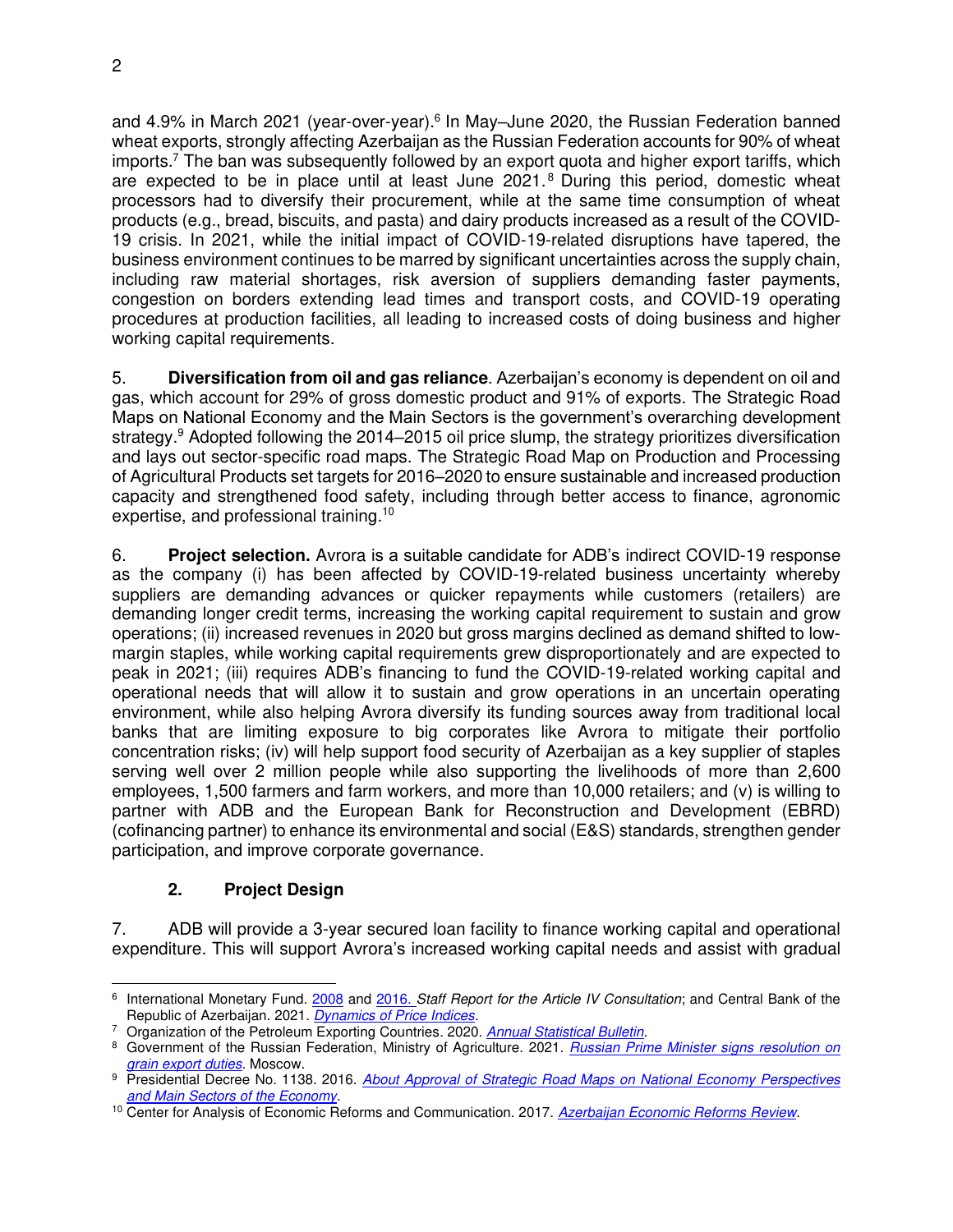recovery from COVID-19-related impacts and the company's ability to more effectively manage its operational expenditures, including implementation of COVID-19 standard operating procedures for employees, wearing of personal protective equipment, and regular sanitization. Concomitantly, EBRD will provide a secured loan to finance the construction of a new pasta plant. While financing different parts of the project, ADB and EBRD have worked closely on due diligence, the transaction structure, and the security sharing agreement.

8. **Liquidity for working capital**. To sustain operations through the COVID-19 crisis, Avrora had to increase its cash conversion cycle during 2020. This increase was driven by retailers (buyers), especially in rural areas, asking for extended credit terms to finance inventories and support credit sales to customers, while suppliers were demanding faster payments and advances. In 2021, Avrora projects increased working capital requirement to support gradual business recovery. The cash conversion cycle is projected to normalize by 2024 as the stress on supply chains ease.

9. **Strengthen food security, food safety, and nutrition.** Avrora reports that it supplies quality and affordable wheat and dairy products to more than 2 million people, hence its business is material to the food security of Azerbaijan (with a total population of about 10 million). Avrora's wheat products include wheat flour, pasta, and biscuits. Avrora reports that its biscuits are fortified with mineral premixes and vitamins (including vitamin C) to enhance nutritive value, and for pasta, it uses high-quality durum wheat flour which is rich in nutrients (including dietary fiber, vitamin Bcomplex, vitamin E, and minerals), has no fat or saturated and trans fat, and is low in cholesterol and sodium. Avrora is the leading dairy product distributor supplying milk, milk drinks, butter, cheese, cream, and yogurt. Avrora reports that more than 50% of its dairy products are fortified, which supports increased immunity of its consumers. Avrora is certified under the ISO 9001:2015 quality management system and ISO 22000:2018 food safety management system, which ensures highest production quality, food safety, and hygiene.<sup>11</sup>

10. **Support livelihoods of farmers and farm workers.** More than 40% of the raw materials used by Avrora in its manufacturing, including wheat, spices, and dried fruits, are sourced locally which supports the local economy and rural farmers. The local dairy companies who distribute through Avrora source milk from local farmers. Through its sourcing, Avrora impacts the livelihoods of more than 1,500 farmers and farm workers and is expected to impact more than 1,700 farmers and farm workers by 2022.

11. **Strengthen gender participation.** The Azerbaijani labor force is highly gender segregated. Occupational stereotyping and national legislation limit women's choices.<sup>12</sup> Women's employment is strongly influenced by cultural norms, where gender-based acceptable jobs and is constraining factor. <sup>13</sup> Avrora will implement a gender action plan to improve employment opportunities for women, notably by enhancing the participation of women in managerial, production, and distribution roles in 2022. In addition, Avrora will initiate a training program to develop managerial capacities of female staff and will increase gender-sensitive communication to improve its staff responsiveness.

<sup>11</sup> ISO 9001:2015 is an international standard for quality management. It provides a framework for improving quality that consistently meets the requirements of customers. ISO22000:2018 is an international standard on food safety management that integrates the principles of hazard analysis and critical control points with activities that are necessary to maintain a hygienic environment throughout the food chain.

<sup>12</sup> ADB. 2019. *[Azerbaijan Country Gender Assessment](https://www.adb.org/sites/default/files/institutional-document/546166/azerbaijan-country-gender-assessment-2019.pdf)*. Manila.

<sup>13</sup> United Nations Development Programme. 2018. *Gender Assessment Report—[Women in the Private Sector of](https://www.az.undp.org/content/azerbaijan/en/home/library/UNDP-AZE-Gender-Assessment-report.html)  [Azerbaijan: Opportunities and Challenges](https://www.az.undp.org/content/azerbaijan/en/home/library/UNDP-AZE-Gender-Assessment-report.html)*. Baku.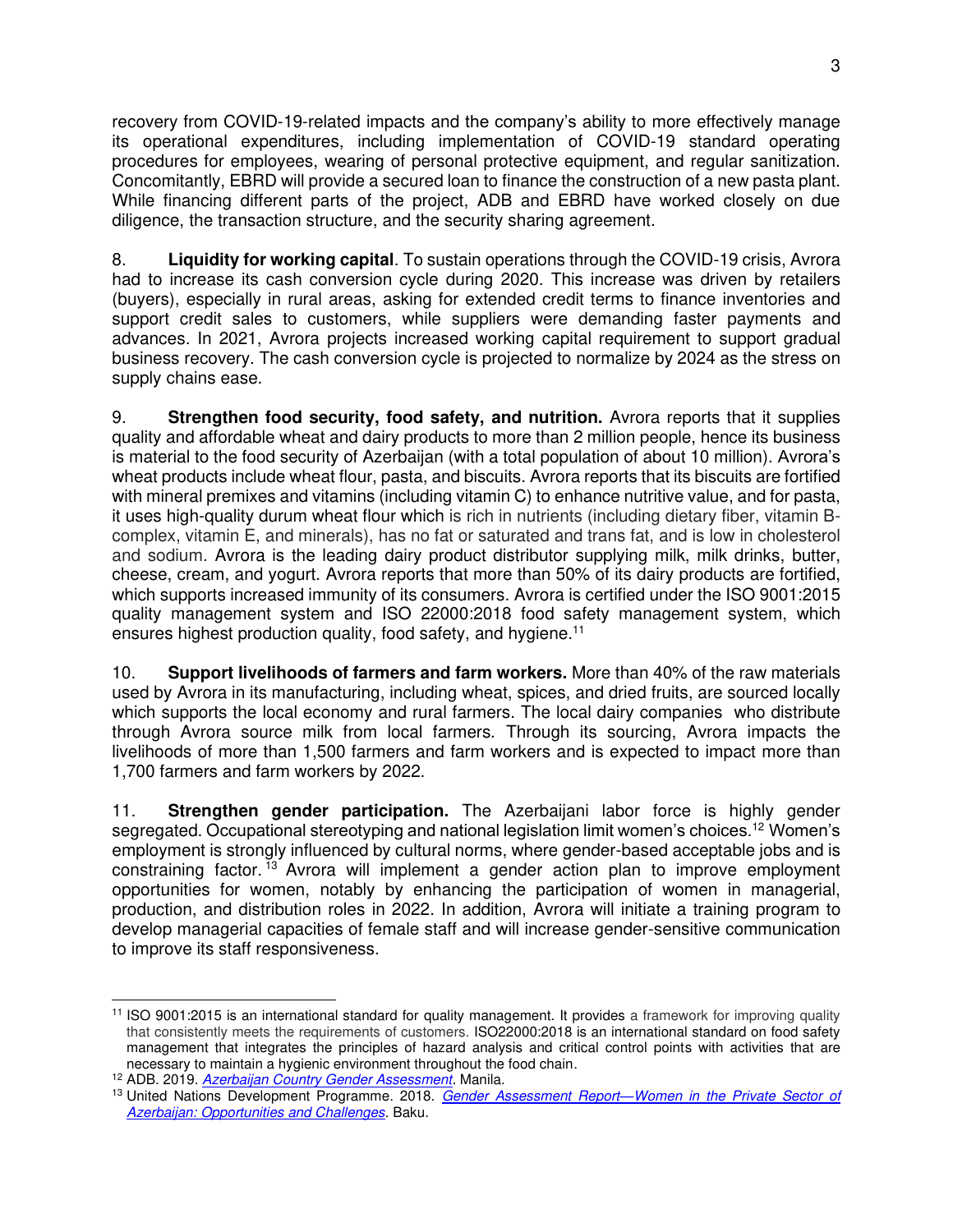#### **3. Borrower**

12. Avrora LLC is an Azerbaijan company, headquartered in Baku, Azerbaijan and is food and beverage manufacturers and distributors in the country. Avrora has a strong and diversified product portfolio with a mix of leading international brands) and its own brands (for wheat flour, pasta, biscuits, and energy drinks) with local manufacturing.<sup>14</sup> Avrora distributes to more than 10,000 retailers.

13. ADB conducted integrity due diligence.<sup>15</sup> Avrora's shareholder, managers, and significant contracting entities do not appear to constitute a significant or potentially significant integrity risk, since no unresolved or substantiated adverse media or other relevant information is related to them.

# **B. Development Impact, Outcome, and Outputs**

14. **Impact.** The project is aligned with the following impact: economic growth and entrepreneurship to reduce the negative impact of the COVID-19 pandemic on the country's business environment supported.<sup>16</sup>

15. **Outcome.** The project will have the following outcome: continuity of the company's manufacturing and distribution operations sustained.<sup>17</sup>

16. **Outputs.** The outputs of the project are (i) inventories for wheat product manufacturing and dairy distribution procured; (ii) livelihoods of farmers, farm workers, and retailers secured; (iii) gender equality of employment opportunities for women enhanced; and (iv) corporate governance, and gender-inclusive responsiveness towards employees enhanced.

# **C. Alignment with ADB Strategy and Operations**

17. **Consistency with ADB strategy and country strategy.** The project is aligned with Strategy 2030, which calls for ADB "to scale up its financing for agribusiness."<sup>18</sup> The project is also aligned with the Operational Plan for Private Sector Operations, 2019–2024, which identifies "food brands and food retail" as a priority segment.<sup>19</sup> The project will be ADB's first nonsovereign agribusiness transaction in Azerbaijan, and is aligned ADB's country partnership strategy, 2019– 2023 for Azerbaijan, which supports "non-oil private sector development."<sup>20</sup>

18. The project is consistent with Strategy 2030's operational priority 1 (addressing remaining poverty and reducing inequalities), which calls for generating quality jobs; operational priority 5 (promoting rural development and food security), which calls for the production of safe, nutritious, and affordable food; and operational priority 2 (accelerating progress in gender equality), which seeks to expand "operations in support of agribusiness value chains whereby women's jobs and

<sup>14</sup> ADB's financing will not fund the liquor business.

<sup>15</sup> ADB. 2003. *[Enhancing the Asian Development Bank's Role in Combating Money Laundering and the Financing of](https://www.adb.org/sites/default/files/institutional-document/32109/money-laundering-terrorism.pdf)  [Terrorism.](https://www.adb.org/sites/default/files/institutional-document/32109/money-laundering-terrorism.pdf)* Manila. Further information in Client Information (accessible from the linked documents in Appendix 2). <sup>16</sup> KPMG. [Azerbaijan: Government and institution measures to COVID-19.](https://home.kpmg/xx/en/home/insights/2020/04/azerbaijan-government-and-institution-measures-in-response-to-covid.html)

<sup>&</sup>lt;sup>17</sup> The design and monitoring framework is in Appendix 1.

<sup>18</sup> ADB. 2018. *[Strategy 2030: Achieving a Prosperous, Inclusive, Resilient, and Sustainable Asia and the Pacific](https://www.adb.org/sites/default/files/institutional-document/435391/strategy-2030-main-document.pdf)*. Manila (pp. 15 and 21).

<sup>19</sup> ADB. 2019. *[Operational Plan for Private Sector Operations 2019](https://www.adb.org/sites/default/files/institutional-document/558661/op-private-sector-operations-2019-2024.pdf)–2024*. Manila (p. 16).

<sup>20</sup> ADB. 2019. *[Country Partnership Strategy: Azerbaijan, 2019](file:///C:/Users/nu3/OneDrive%20-%20Asian%20Development%20Bank/ADB%20Work/CAS/Avrora/OneADB/cps-aze-2019-2023.pdf)–2023—Promoting Diversified and Inclusive Growth*. Manila.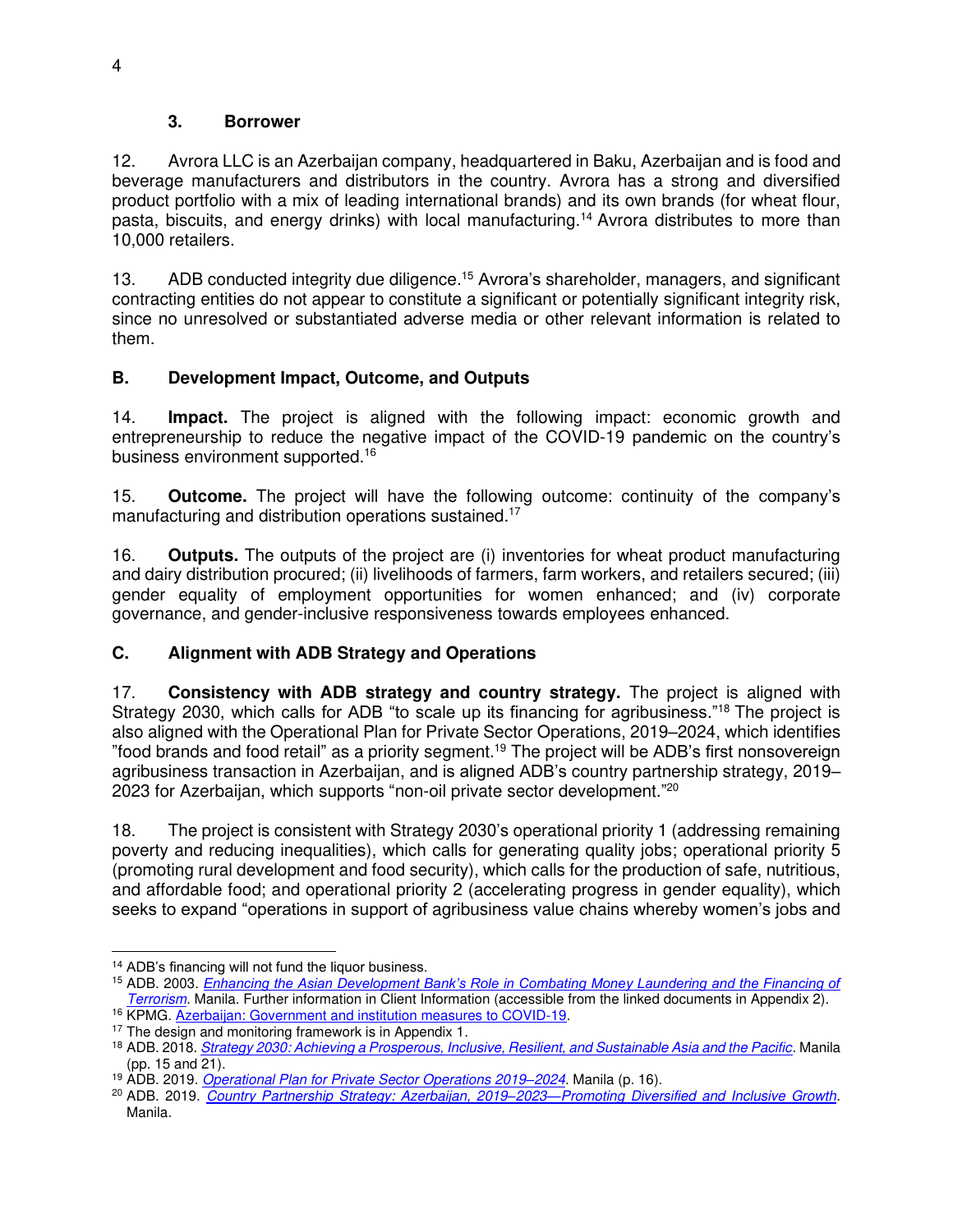entrepreneurship opportunities will be enhanced in higher value-generating activities."<sup>21</sup> It is also aligned with pillar 2 (regional trade and investment) of operational priority 7 and supports the Central Asia Regional Economic Cooperation 2030 in its operational cluster D by promoting regional trade in agriculture as Avrora has cross-border trade links with several countries.<sup>22</sup>

19. **Consistency with sector strategy and relevant ADB operations.** The project is aligned with ADB's \$20 billion COVID-19 response package whereby ADB's Private Sector Operations Department has focused on providing working capital and operational expenditure financing to support continuity of operations of financially strong companies that are facing temporary liquidity issues because of the pandemic.<sup>23</sup> ADB has also been supporting Azerbaijan's Food Safety Agency in strengthening food safety standards in agricultural value chains and undertaking food traceability study through its regional knowledge and support technical assistance (TA) projects.<sup>24</sup> These existing sovereign TA projects will have possible applications for Avrora, therefore achieving enhanced development objectives.

20. **Lessons from previous operations.** The project builds on lessons from previous financings to relatively small companies with single-person ownership.<sup>25</sup> First, an independent firm was hired for integrity due diligence and a corporate governance improvement action plan has been agreed with the company to ensure appropriate levels of checks and balances and transparency. Second, the company is positioned at the end of the food value chain (processing and distribution of food products), which is a less risky segment than primary agricultural production. Finally, consistent with a risk appetite approach, the ticket size has been kept small given the size of the company, the risks associated with the country This deal selection and transaction structuring approach is consistent with the agribusiness strategy for tier 3 companies, which are "smaller entities that are leaders in their country or in their niche," as defined in ADB's Operational Plan for Private Sector Operations.<sup>26</sup>

## **D. Project Cost and Financing Plan**

[Redacted]

## **E. Implementation Arrangements**

21. Table 3 summarizes the implementation arrangements. $27$ 

<sup>21</sup> ADB. 2019. *[Strategy 2030 Operational Plan for Priority 1: Addressing Remaining Poverty and Reducing Inequalities,](https://www.adb.org/documents/strategy-2030-op1-poverty-inequalities)  2019–[2024.](https://www.adb.org/documents/strategy-2030-op1-poverty-inequalities)* Manila (p. 32); ADB. 2019. *[Strategy 2030 Operational Plan for Priority 5: Promoting Rural Development](https://www.adb.org/documents/strategy-2030-op5-rural-development-food-security)  [and Food Security, 2019](https://www.adb.org/documents/strategy-2030-op5-rural-development-food-security)–2024*. Manila; and ADB. 2019. *[Strategy 2030 Operational Plan for Priority 2: Accelerating](https://www.adb.org/documents/strategy-2030-op2-gender-equality)  [Progress in Gender Equality,](https://www.adb.org/documents/strategy-2030-op2-gender-equality) 2019–2024*. Manila (p. 13).

<sup>&</sup>lt;sup>22</sup> ADB. 2019. *[Strategy 2030 Operational Plan for Priority 7: Fostering](https://www.adb.org/sites/default/files/institutional-document/495981/strategy-2030-op7-regional-cooperation-integration.pdf) Regional Cooperation and Integration, 2019– 2024*. Manila (p. 19).

<sup>23</sup> ADB. 2020. *[ADB's Comprehensive Response to the COVID](https://www.adb.org/sites/default/files/institutional-document/579616/adbs-comprehensive-response-covid-19-pandemic-redacted-version.pdf)-19 Pandemic.* Manila (policy paper).

<sup>24</sup> ADB. 2016. *Technical Assistance for Strengthening International Food Safety Standards in Agricultural Value Chains in the Central Asia Regional Economic Cooperation Member Countries.* Manila; ADB. 2019. *Technical Assistance for the Digital Development Facility for Asia and the Pacific.* Manila.

<sup>25</sup> In particular: ADB. 2018. *Report and Recommendation of the President to the Board of Directors: Proposed Loan to Spayka Limited Liability Company for the High-Efficiency Horticulture and Integrated Supply Chain Project in Armenia*. Manila.

<sup>26</sup> ADB. 2019. *Operational Plan for Private Sector Operations, 2019–2024*. Manila (December).

<sup>&</sup>lt;sup>27</sup> Details of Implementation Arrangements (accessible from the list of linked documents in Appendix 2).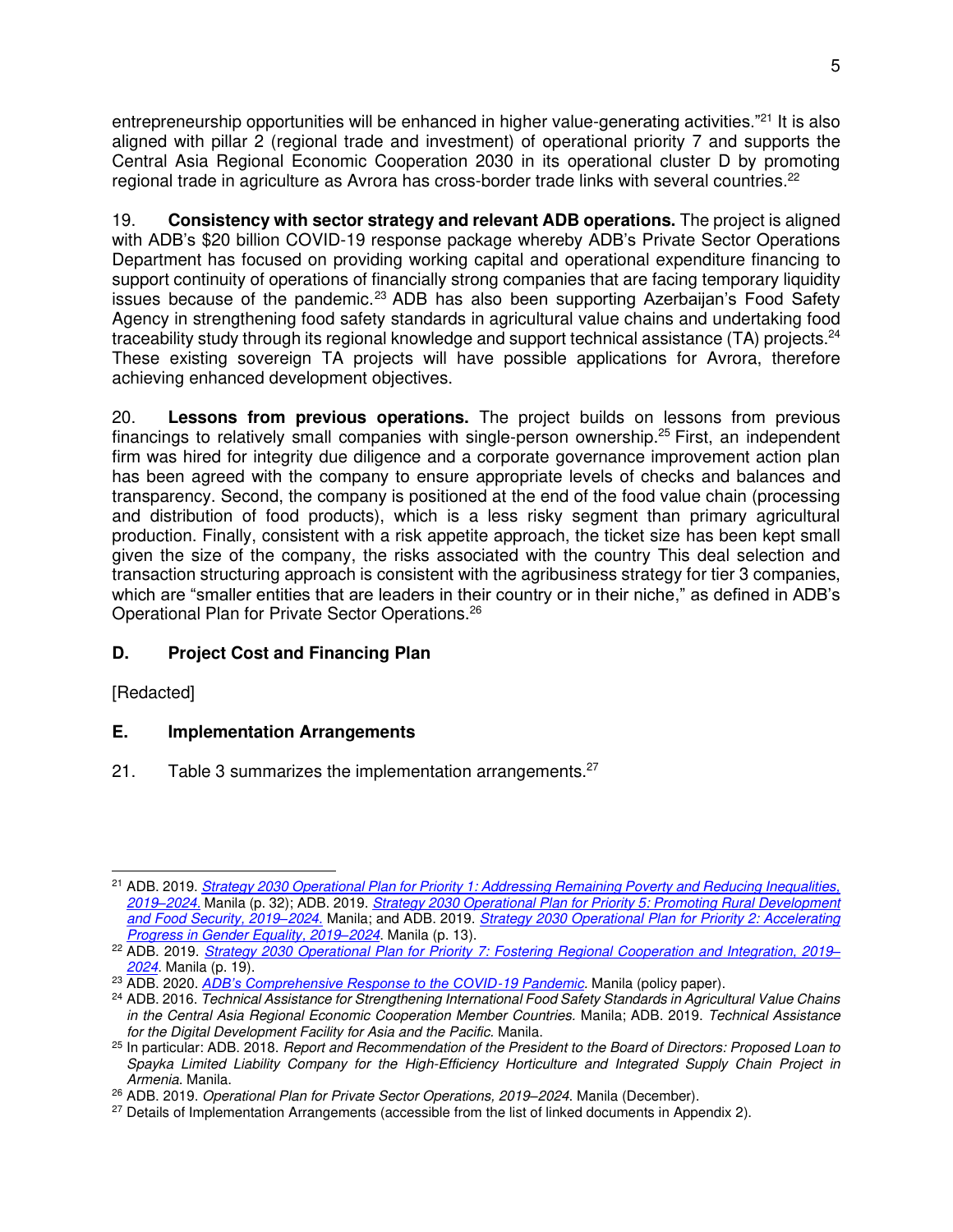| <b>Aspects</b>              | <b>Arrangements</b>                                                                                                                                                                                                                                                                                                                                                           |
|-----------------------------|-------------------------------------------------------------------------------------------------------------------------------------------------------------------------------------------------------------------------------------------------------------------------------------------------------------------------------------------------------------------------------|
| Regulatory<br>framework     | The key regulatory agency for the food sector is the Food Safety Agency of the Republic of<br>Azerbaijan, which fulfills the following functions: legal regulation of food safety standards;<br>consumer protection at all stages of the food supply chain, including production, packaging,<br>storage, transportation, and trading; and disposal as well as implementation. |
|                             |                                                                                                                                                                                                                                                                                                                                                                               |
| Implementation<br>period    | June 2021–June 2022. ADB's financing will be used within 12 months while the European<br>Bank for Reconstruction and Development's financing will refinance the new pasta plant<br>expected to be made operational by the second quarter of 2021.                                                                                                                             |
| Operational<br>arrangements | . Avrora's food production facilities include a pasta plant, a biscuit factory, and a large and<br>modern flour and feed mill. The new pasta plant will be operated by 35 employees and will<br>have two production lines (for long and short pasta) and four stages: (i) mixing raw materials,<br>(ii) slicing and drying, (iii) cooling, and (iv) packaging.                |
| Performance<br>monitoring   | Avrora will report annually to ADB on financial and operational key performance indicators for<br>the project, and on safeguard and development indicators.                                                                                                                                                                                                                   |

### **Table 3: Summary of Implementation Arrangements**

ADB = Asian Development Bank, Avrora = Avrora LLC, CEO = chief executive officer,  $m^2$  = square meter. Sources: Asian Development Bank and Avrora LLC.

## **F. Projected Financial and Economic Performance**

[Redacted]

## **G. Unique Features**

22. The project is ADB's first assistance to an agribusiness in Azerbaijan. In the COVID-19 context, staple food production and distribution has a unique and powerful impact on sustaining livelihoods of workers, farmers, and small rural shop owners while contributing to food security for the larger population.  $28$  Avrora is also committed to promoting gender equality and strengthening corporate governance practices. This is a One ADB project between ADB's Private Sector Operations Department and Central and West Asia Department, as ADB's Azerbaijan Resident Mission has actively supported deal origination and due diligence.

## **III. THE ADB ASSISTANCE**

### **A. The Assistance**

23. ADB will provide Avrora a 3-year semiannual amortizing (secured) loan of \$5,900,000 in USD or manat equivalent. The main terms and conditions of ADB's loan have been agreed with Avrora.

#### **B. Value Added by ADB Assistance**

- 24. ADB assistance will add value on three fronts:
	- (i) **Corporate governance.** ADB and Avrora have agreed on a corporate governance capacity development program
	- (ii) **Diversified funding base.** Avrora has traditionally financed its growth through internal cash flows and loans from local commercial banks. . Financing from ADB and EBRD will help Avrora diversify its funding base and also encourage other international partners. ADB's financing has already helped mobilize financing from EBRD.

<sup>28</sup> The project is classified as an *inclusive business* as the beneficiaries include employees, smallholder farmers, and small rural retailers belonging to the "base of the pyramid" (bottom half of the income pyramid) in Azerbaijan.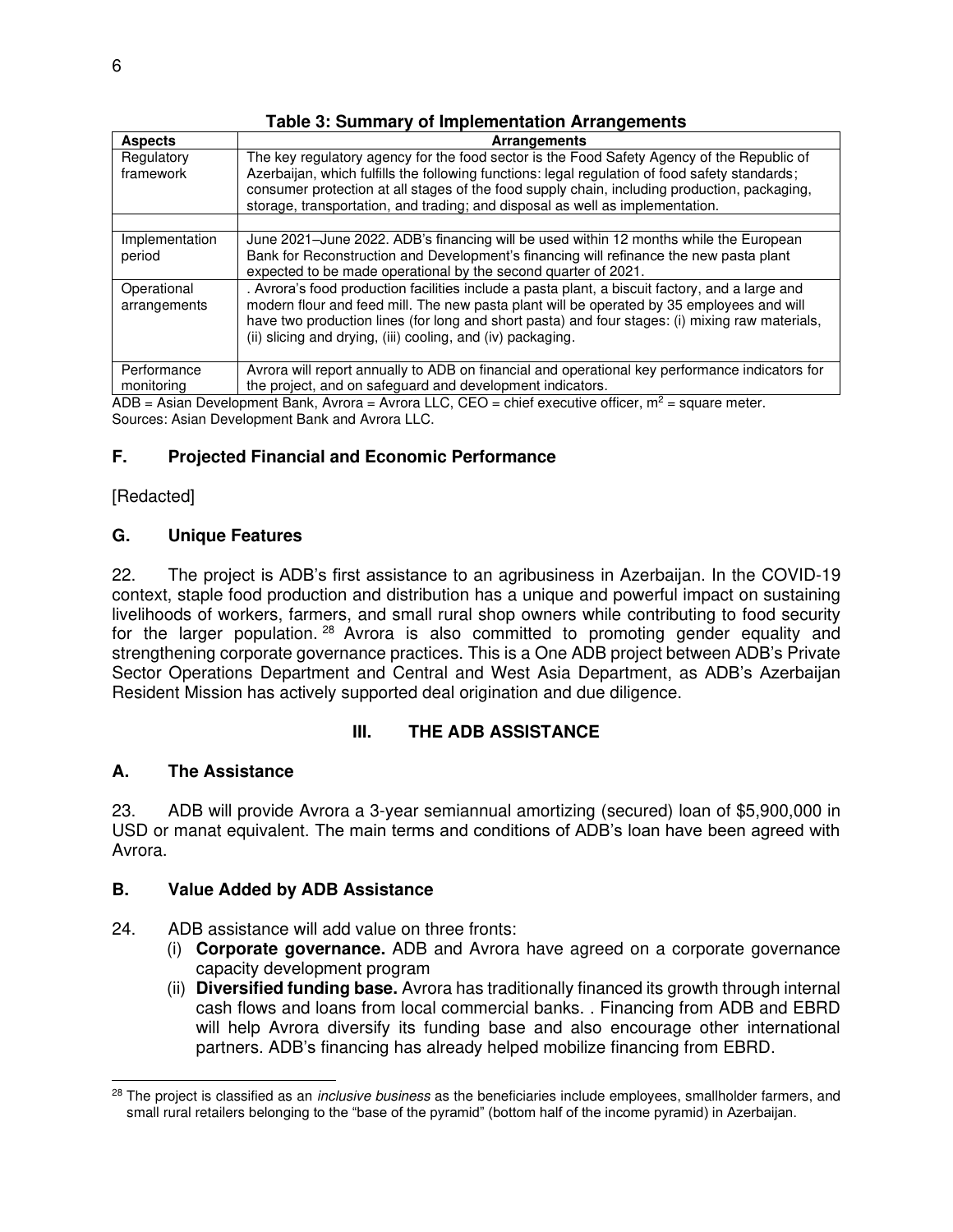(iii) **Gender inclusion.** ADB will help Avrora implement gender actions to increase the number of female employees, train them for managerial roles, and provide regular access to COVID-19-related information (para. 41).

#### **C. Risks**

[Redacted]

## **IV. POLICY COMPLIANCE**

## **A. Safeguards and Social Dimensions**

25. ADB has categorized the investment in compliance with ADB's Safeguard Policy Statement (2009) as category C for environment, involuntary resettlement, and indigenous peoples.<sup>29</sup> The loan will fund COVID-19-related working capital and operational expenditure for staple foods business activities.<sup>30</sup> ADB has undertaken due diligence and reviewed the potential E&S impacts of the project and the measures to avoid, minimize, mitigate, and compensate for the adverse impacts in the safeguard reports and plans. The E&S measures and the institutional capacity and commitment to manage the project's E&S impacts are deemed adequate.

26. ADB has undertaken a corporate audit of Avrora, including interviews with the management and review of corporate policies, management procedures, regulatory approvals, and monitoring reports. Avrora's facility is in a compound classified as an industrial zone. Land legacy issues were not identified. No indigenous communities were known to be present within the area. Avrora is certified under the ISO 9001:2015 quality management system and ISO 22000:2018 food safety management system (footnote 13). Avrora has developed corporate environmental and safety management procedures and documentation. Regular environmental monitoring is conducted both internally and externally by regulatory authorities. The corporate health, safety, and environment manager oversees overall health, safety, and environment performance.

27. ADB's COVID-19 loan will support working capital needs and support Avrora's operations and will not finance any construction or expansion of facilities.<sup>31</sup> It is therefore anticipated to have minimal E&S impacts in addition to current operations.

28. No activities classified category A or B for environment, involuntary resettlement, or indigenous peoples will be financed under this project. Avrora will ensure that ADB funds will not be used on activities in ADB's prohibited investment activities list, will comply with ADB's Safeguard Policy Statement, and abide by national laws and regulations. Pursuant to ADB's Social Protection Strategy (2001), Avrora will comply with national labor laws and take measures to comply with the internationally recognized core labor standards. Avrora will report regularly to ADB on (i) its compliance with such laws and (ii) the measures taken. Information disclosure and consultation with affected people will be conducted following ADB requirements.<sup>32</sup> Avrora will report annually to ADB on its ongoing compliance with ADB safeguards and social requirements and confirm compliance with ADB's prohibited investment activities list.

<sup>&</sup>lt;sup>29</sup> ADB. **Safeguard Categories**.

<sup>30</sup> As ADB loan proceeds will not support its construction, the new pasta plant was not included in ADB's assessment.

 $31$  Avrora is building its new pasta plant with support from EBRD.

<sup>32</sup> Summary Poverty Reduction and Social Strategy (accessible from the list of linked documents in Appendix 8).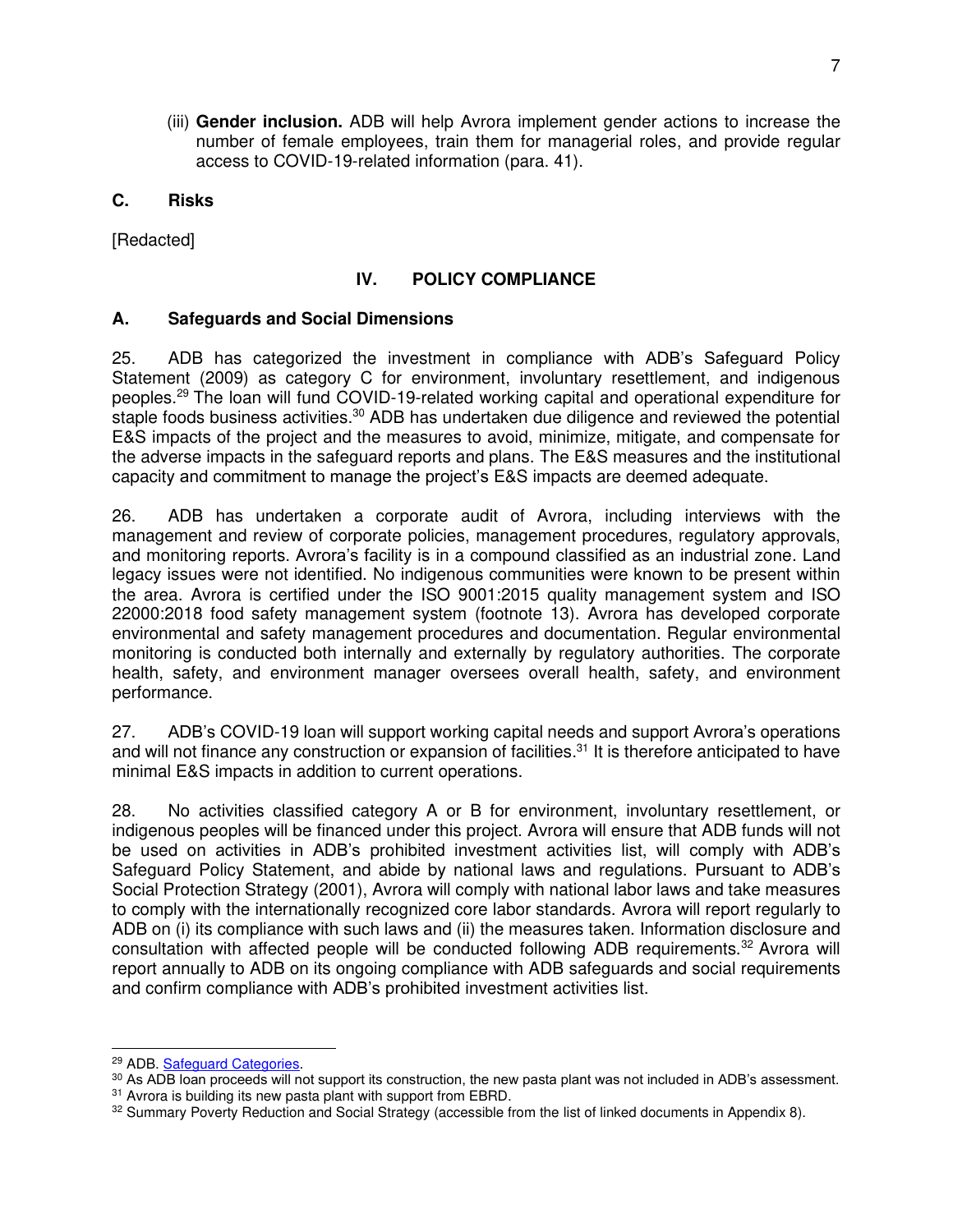29. **Effective gender mainstreaming.** Avrora commits to implementing measures to promote gender equality and women's empowerment following ADB's Policy on Gender and Development.<sup>33</sup> Key features of the gender action plan include increasing the number of female staff in production, distribution, and professional roles; and developing a management training program for female staff to enhance gender equality in employment opportunities.. Finally, a gender action relates to strengthening staff awareness on the COVID-19 situation and available external support services, including on domestic violence and mental health issues. Avrora will submit periodic reports on implementation of gender measures to ADB.

# **B. Anticorruption Policy**

30. Avrora was advised of ADB's policy of implementing best international practice relating to combating corruption, money laundering, and the financing of terrorism. ADB will ensure that the loan documentation includes appropriate provisions prohibiting corruption, money laundering, and the financing of terrorism; and remedies for ADB in the event of noncompliance.

# **C. Investment Limitations**

[Redacted]

# **D. Assurances**

31. Consistent with the Agreement Establishing the Asian Development Bank (the Charter),<sup>34</sup> ADB will proceed with the assistance upon establishing that the Government of Azerbaijan has no objection to the assistance to Avrora LLC. ADB will enter into suitable finance documentation, in form and substance satisfactory to ADB.

# **V. THE PRESIDENT'S DECISION**

32. The President, acting under the authority delegated by the Board, has approved the loan of up to \$5,900,000 (or manat equivalent) from the ordinary capital resources of the Asian Development Bank (ADB) to Avrora LLC for the Avrora COVID-19 Staple Food Supply Chain Support Project in Azerbaijan, and hereby reports this action to the Board.

<sup>33</sup> ADB. 1998. *[ADB's Policy on Gender and Development](https://www.adb.org/sites/default/files/institutional-document/32035/gender-policy.pdf)*. Manila.

<sup>34</sup> ADB. 1966. *[Agreement Establishing the Asian Development Bank.](https://www.adb.org/documents/agreement-establishing-asian-development-bank-adb-charter)* Manila.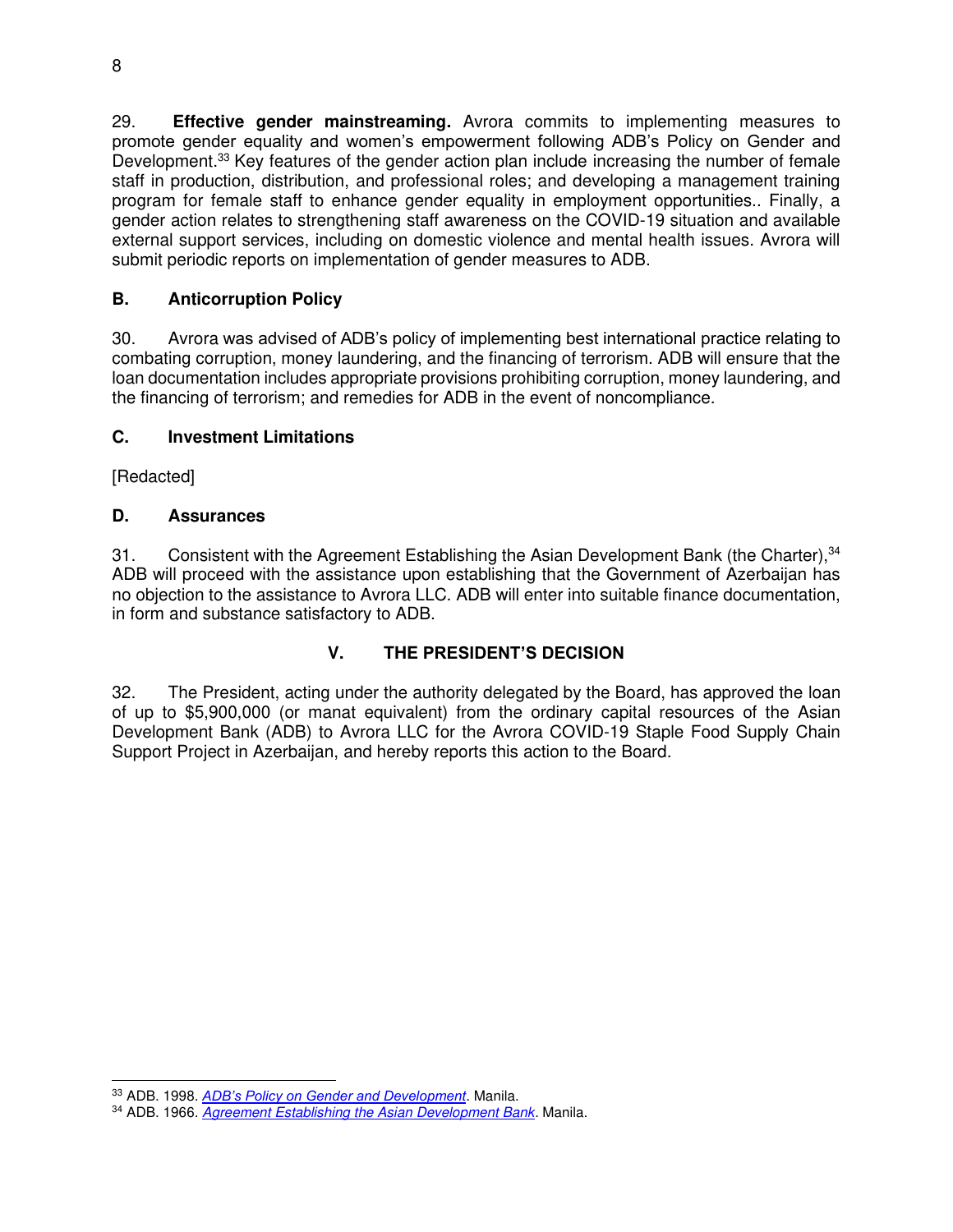# **DESIGN AND MONITORING FRAMEWORK**

# **Impacts the Project is Aligned with**

Economic growth and entrepreneurship to reduce the negative impact of COVID-19 pandemic on the country's business environment supported<sup>a</sup>

|                | <b>Results Chain</b>                                                                                                                             | <b>Performance Indicators</b>                                                                                                                                                                                                                                                             | <b>Data Sources</b><br>and/or Reporting<br><b>Mechanisms</b>                   | <b>Risks and Critical</b><br><b>Assumptions</b>                                                                                                                                                                                    |
|----------------|--------------------------------------------------------------------------------------------------------------------------------------------------|-------------------------------------------------------------------------------------------------------------------------------------------------------------------------------------------------------------------------------------------------------------------------------------------|--------------------------------------------------------------------------------|------------------------------------------------------------------------------------------------------------------------------------------------------------------------------------------------------------------------------------|
| <b>Outcome</b> |                                                                                                                                                  | By 2023:                                                                                                                                                                                                                                                                                  |                                                                                |                                                                                                                                                                                                                                    |
|                | Continuity of the<br>company's<br>manufacturing and<br>distribution<br>operations<br>sustained                                                   | Annual sales from wheat-based<br>a.<br>products increased<br>Annual sales from dairy products<br>b.<br>increased<br>Number of company workers<br>c.<br>increased                                                                                                                          | a.-c. Company's<br>annual<br>development<br>effectiveness<br>monitoring report | The pandemic<br>further affects the<br>business<br>environment,<br>affecting production<br>and distribution of<br>products<br>Regulatory risk<br>(e.g., transport and<br>movement of<br>goods) affects<br>production and<br>prices |
|                | <b>Outputs</b>                                                                                                                                   | By 2022:                                                                                                                                                                                                                                                                                  |                                                                                |                                                                                                                                                                                                                                    |
| 1.<br>2.       | Inventories for<br>wheat products,<br>manufacturing,<br>and dairy<br>distribution<br>procured<br>Livelihoods of<br>farmers, farm<br>workers, and | 1a. Annual value of procured<br>inventories for wheat-related<br>manufacturing increased<br>1b. Annual value of procured<br>inventories for dairy distribution<br>increased<br>2a. Number of farmers (including farm<br>workers) from whom Avrora is<br>directly and indirectly procuring | 1.-4. Company's<br>annual<br>development<br>effectiveness<br>monitoring report | Regulatory risk<br>(e.g., import<br>restrictions) affects<br>prices and transport<br>of products<br>The capacity of<br>sourcing and<br>distribution network<br>is reduced because<br>of quarantine                                 |
|                | retailers<br>secured                                                                                                                             | raw materials increased<br>2b. Number of retailers continuously<br>distributing Avrora's products<br>sustained                                                                                                                                                                            |                                                                                | restrictions<br>The pandemic<br>further affects the<br>business<br>environment                                                                                                                                                     |
|                | 3. Gender equality<br>of employment<br>opportunities<br>enhanced                                                                                 | 3a. Number of women in production,<br>distribution, and professional roles <sup>b</sup><br>at Avrora increased<br>3b. A management training program<br>targeting (but not limited to) its<br>female staff in professional<br>positions developed <sup>c</sup>                             |                                                                                |                                                                                                                                                                                                                                    |
|                | 4. Avrora's<br>corporate                                                                                                                         | 4a. Avrora's human resources policies<br>revised to include clear provisions                                                                                                                                                                                                              |                                                                                |                                                                                                                                                                                                                                    |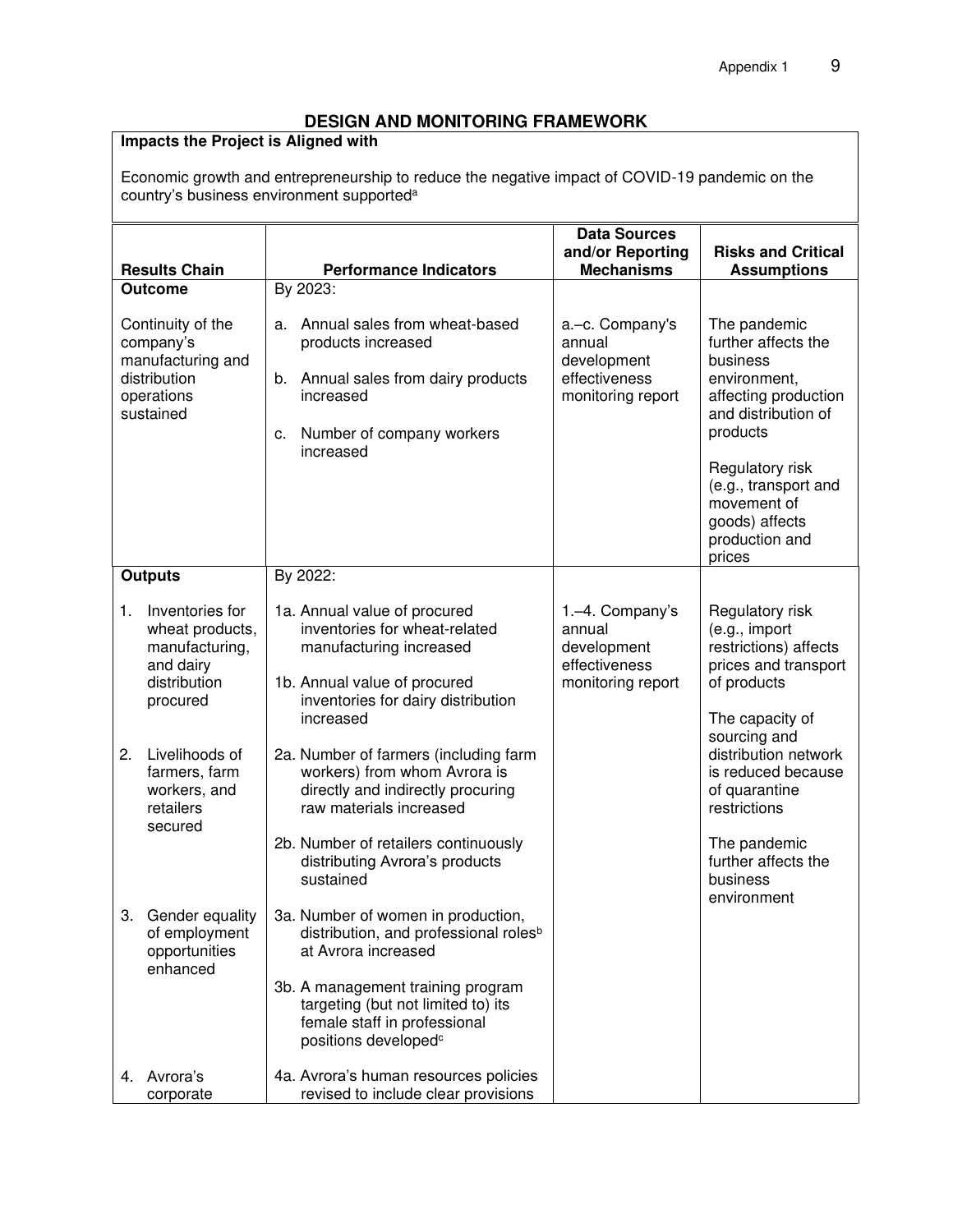|                                                                     |                                                                                                                                                                                                                                                          | <b>Data Sources</b><br>and/or Reporting | <b>Risks and Critical</b> |
|---------------------------------------------------------------------|----------------------------------------------------------------------------------------------------------------------------------------------------------------------------------------------------------------------------------------------------------|-----------------------------------------|---------------------------|
| <b>Results Chain</b>                                                | <b>Performance Indicators</b>                                                                                                                                                                                                                            | <b>Mechanisms</b>                       | <b>Assumptions</b>        |
| governance<br>and gender-<br>inclusive<br>responsiveness<br>towards | against any forms of harassment<br>(with enforcement mechanisms<br>and corporate communication<br>campaigns                                                                                                                                              |                                         |                           |
| employees<br>enhanced                                               | 4b. Information about the COVID-19<br>situation with referrals to civil<br>society and government support<br>services, including domestic<br>violence and mental health<br>support, included in Avrora's bi-<br>weekly communication system <sup>d</sup> |                                         |                           |

#### **Key Activities with Milestones**

#### **Outputs 1–4:**

[Redacted]

#### **Inputs**

ADB: \$5.9 million EBRD: \$14.7 million Internal accruals: \$8.4 million

ADB = Asian Development Bank, AZN = Azerbaijan manat, COVID-19 = coronavirus disease, EBRD = European Bank for Reconstruction and Development,  $OP =$  operational priority,  $Q =$  quarter.

<sup>a</sup> *[Government and Institution measures in response to COVID-19](https://home.kpmg/xx/en/home/insights/2020/04/azerbaijan-government-and-institution-measures-in-response-to-covid.html)*. Azerbaijan.

b

<sup>d</sup> Avrora will use its communication channels (emails, internal hotlines and HR dashboards) to disseminate the information to all staff about these issues. Avrora will look to connect with women associations and public agencies dealing with family/gender issues, either by referring to their services or involving in the communication messaging.

#### **Contribution to Strategy 2030 Operational Priorities**

Expected values and methodological details for all OP indicators to which this project will contribute results are detailed in Contribution to Strategy 2030 Operational Priorities (accessible from the list of linked documents in Appendix 2). Source: Asian Development Bank.

<sup>c</sup> Development of this management training program will be conducted in consultation with female staff's groups to design adequate modules responding to their professional needs.